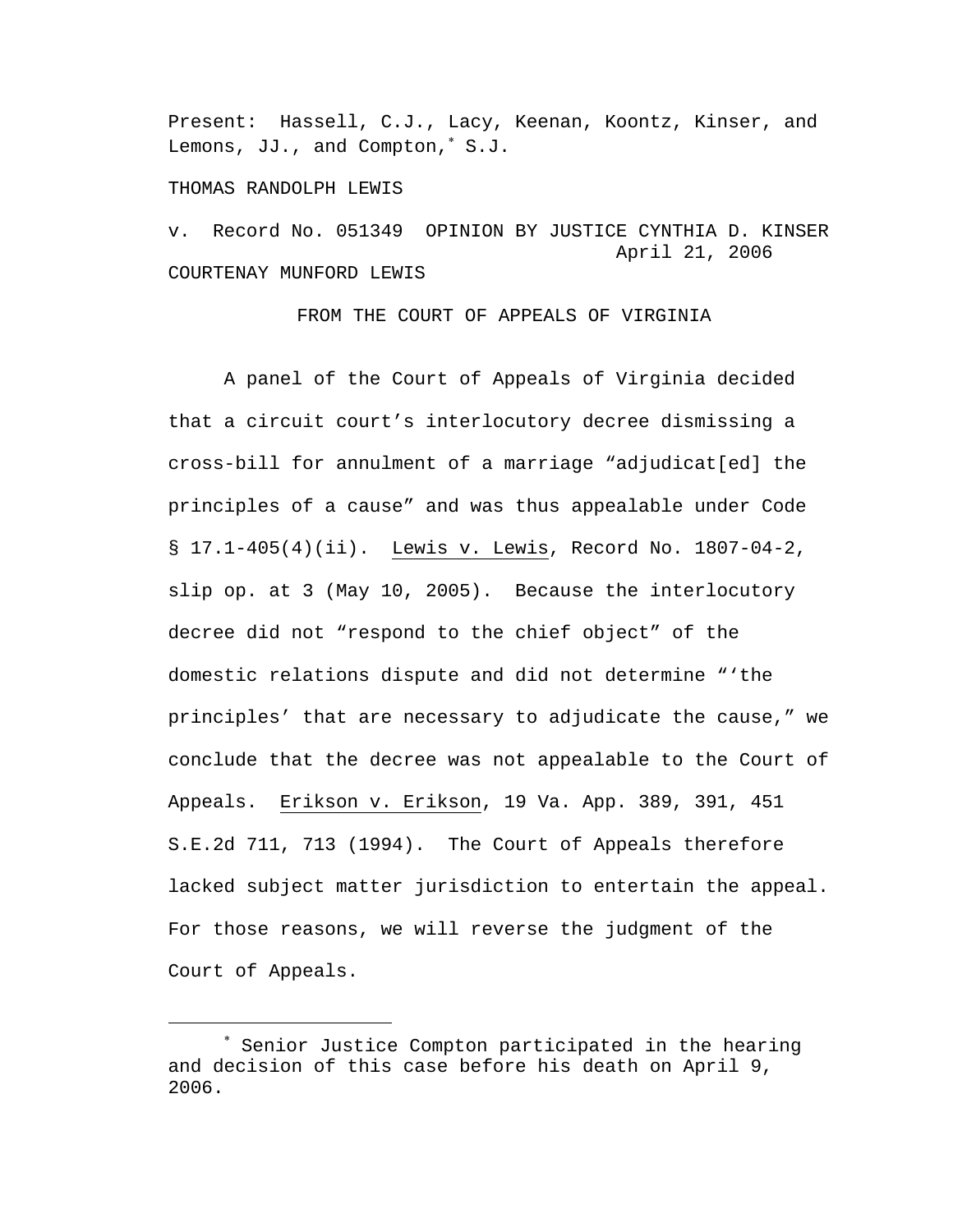### RELEVANT FACTS AND PROCEEDINGS

 The appellee, Courtenay Munford Lewis, filed a bill of complaint in the Circuit Court of Powhatan County in March 2004. In that pleading, she sought a divorce a vinculo matrimonii from the appellant, Thomas Randolph Lewis, and an equitable distribution award. Thomas answered the bill of complaint and denied that the parties are married. He also filed a cross-bill for annulment of the marriage under Code §§ 20-38.1(1) and -89.1. $^1$  Thomas alleged that his marriage with Courtenay was void on the grounds that, at the time of their marriage on March 1, 1976, Courtenay "was then married to and not validly divorced from Frederick Latimer Wells, whom she had married on July 6, 1963."

 Courtenay subsequently filed a motion in limine to preclude Thomas from introducing into evidence certain documents pertaining to her divorce from her former husband. She asserted that Thomas lacked standing to attack the validity of a September 25, 1975 divorce decree between her and Wells entered by the Circuit Court of the City of Richmond. Thus, Courtney claimed that Thomas could

 $\overline{\phantom{a}}$  $1$  In pertinent part, Code § 20-38.1 prohibits "[a] marriage entered into prior to the dissolution of an earlier marriage of one of the parties." Pursuant to Code § 20-89.1(a), a marriage "alleged to be void or voidable for any of the causes mentioned in  $\S$ ... 20-38.1... shall be decreed void by a decree of annulment."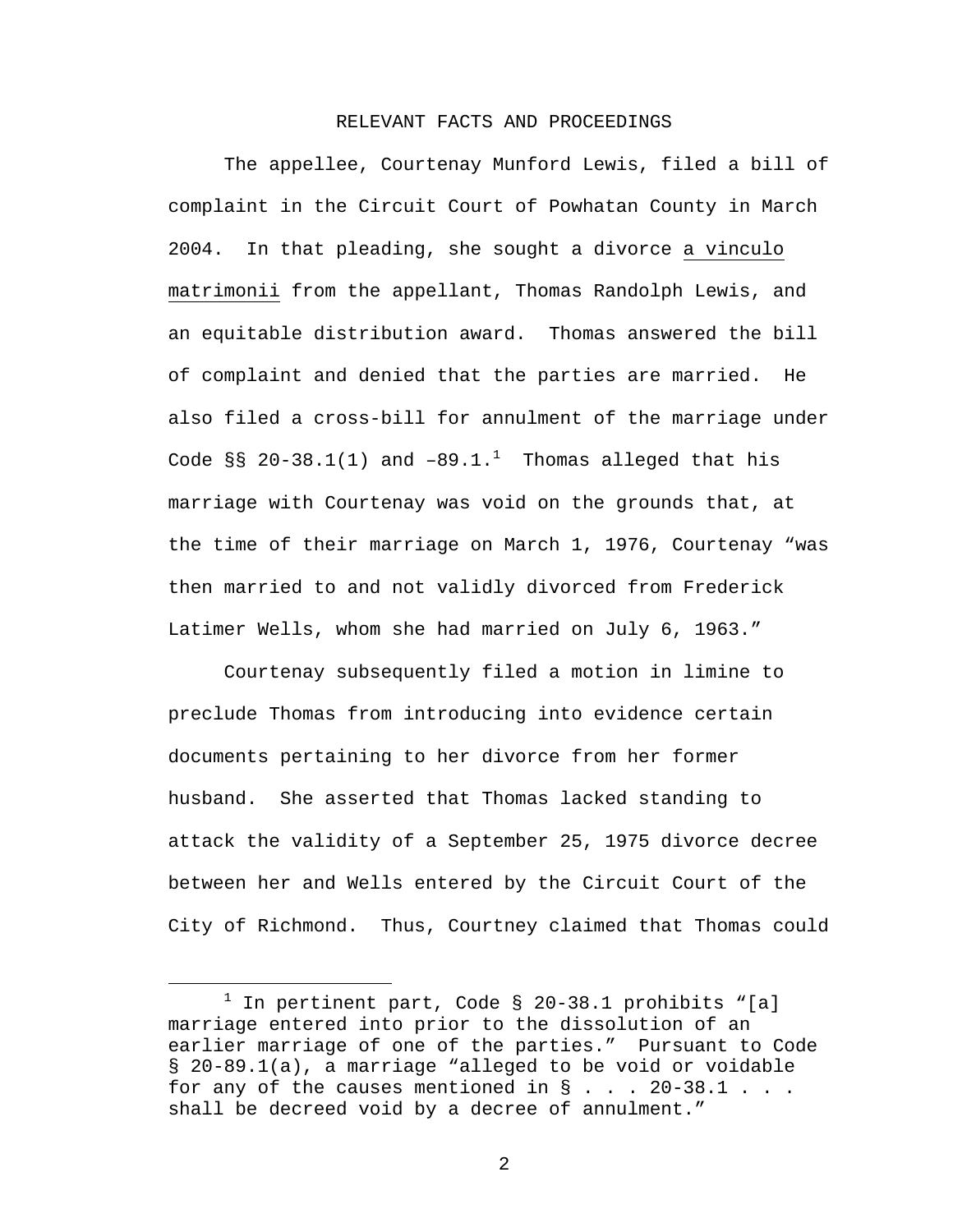not introduce into evidence, with regard to either the divorce or the annulment, a decree of divorce entered on August 30, 1979 by the Circuit Court of Powhatan County in a suit styled Courtenay Munford Wells a/k/a Courtenay Munford Lewis against Frederick L. Wells, nor could he introduce the bill of complaint that she filed in that 1979 proceeding.<sup>2</sup>

 During a hearing on the motion in limine, Courtenay orally moved the circuit court to dismiss the cross-bill for annulment. After considering the parties' memoranda and argument, the circuit court concluded that Thomas lacked standing to attack Courtenay's 1975 decree of divorce and thus granted both the motion in limine and the motion to dismiss the cross-bill for annulment.

 Thomas appealed the circuit court's judgment to the Court of Appeals of Virginia. The only question Thomas presented to the Court of Appeals was "[w]hether the trial court erred in dismissing the [c]ross-[b]ill for [a]nnulment and ruling that the marriage between the parties was valid and not void ab initio." The Court of

 $\overline{\phantom{a}}$  $10<sup>2</sup>$  In the 1979 bill of complaint filed in the Circuit Court of Powhatan County, Courtenay alleged that the previous decree granting a divorce between her and Wells, entered in 1975 by the Circuit Court of the City of Richmond, was "null and void for lack of jurisdiction."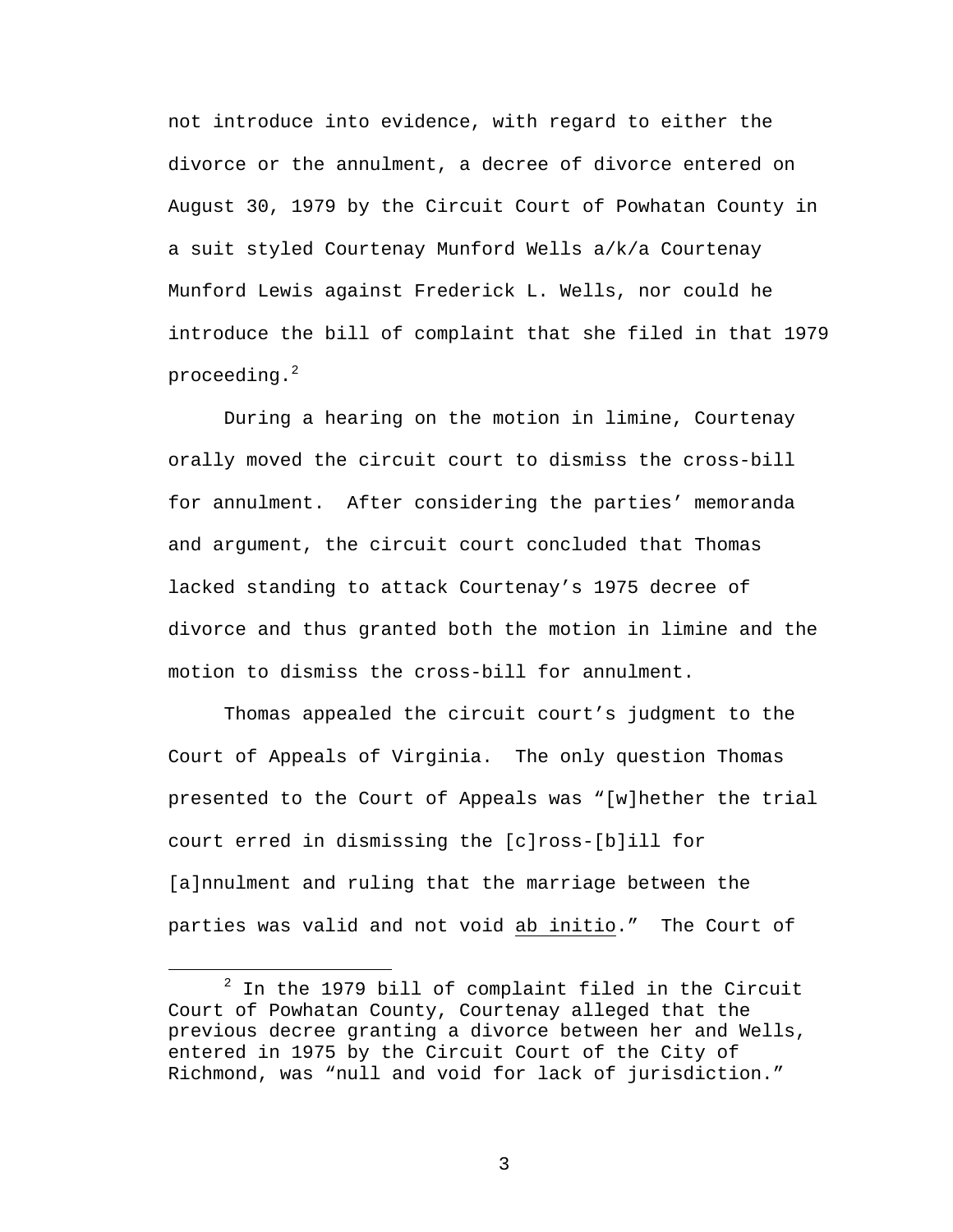Appeals, however, asked the parties to also address whether the circuit court's dismissal of the cross-bill was an appealable order. Lewis, slip op. at 3.

 With regard to that question, the Court of Appeals concluded that the circuit court, "[b]y holding that [Thomas] cannot attack [Courtenay's] former marriage and by dismissing his suit for annulment, [had,] by implication, determined that a valid marriage exists between [Thomas and Courtenay]." Id., slip op. at 3-4. The circuit court's holding, according to the Court of Appeals, "respond[ed] to the chief object of the suit because it determine[d] the status of the parties' marriage" and thus "adjudicate[d] the principles of a cause." Id.

 In deciding that the decree dismissing the cross-bill was appealable, the Court of Appeals distinguished its decision in Erikson. There, the trial court entered a decree finding that the parties' marriage was valid. 19 Va. App. at 390, 451 S.E.2d at 712. The decree did not grant or deny a divorce, spousal support, or any other relief. Id. at 390-91, 451 S.E.2d at 712. The Court of Appeals concluded that the ruling that the parties were validly married did not "adjudicate the principles of a

i<br>Li

Courtenay filed the 1979 bill of complaint after her marriage to Thomas.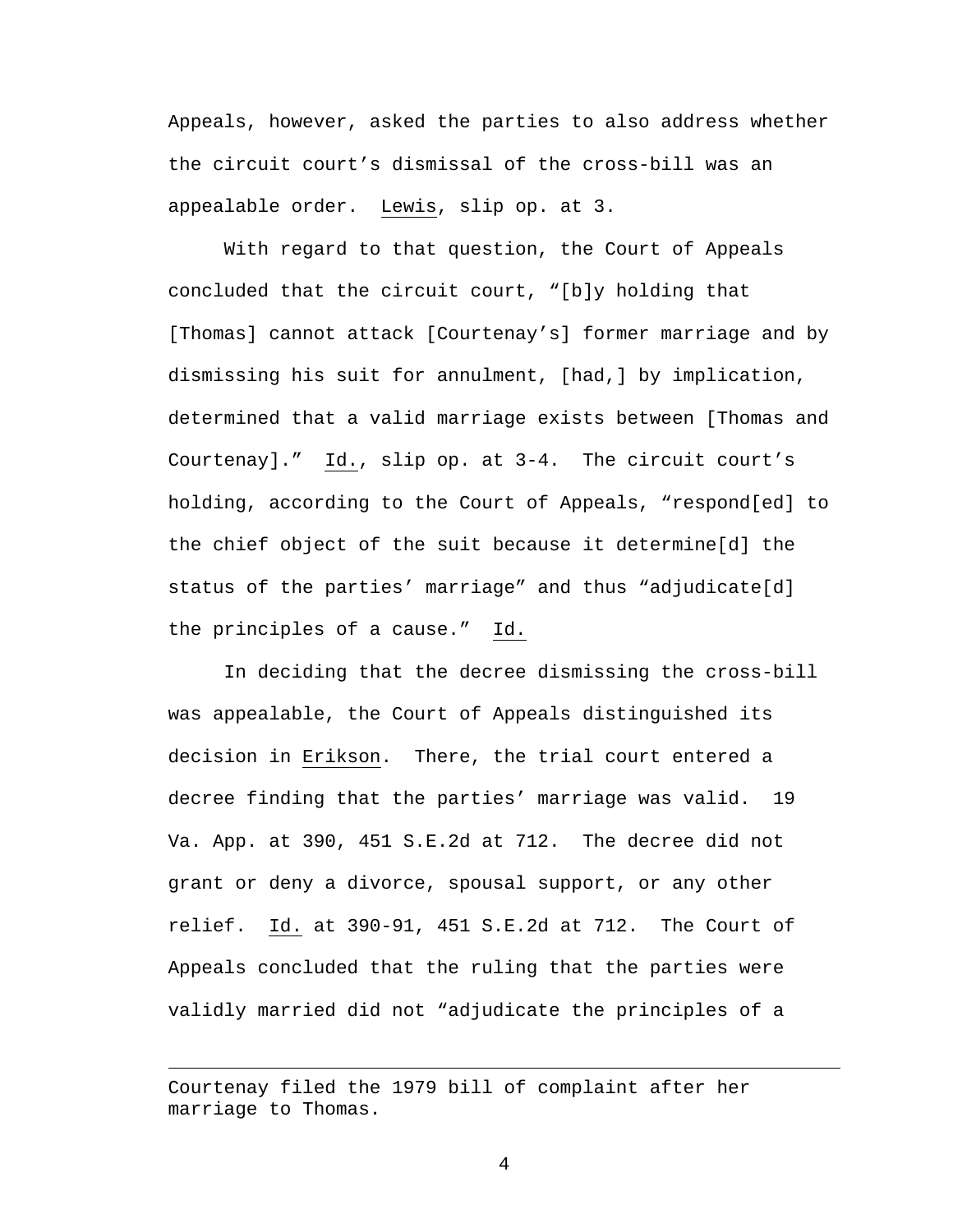cause" because the ruling did not determine whether a divorce would be granted or upon what grounds, nor did it "determine the rules or methods by which the ultimate decision in the divorce [would] be adjudicated, thereby requiring only the application of those principles to the facts of the case to decide the issues." Id. at 391, 451 S.E.2d at 713. Thus, the Court of Appeals concluded that the interlocutory decree in Erikson was not appealable under former Code § 17-116.05(4) (now Code § 17.1-405(4)) and that the Court of Appeals was therefore without jurisdiction to entertain the appeal. Id. at 391-92, 451 S.E.2d at 713. Because the interlocutory decree presently at issue actually dismissed a cross-bill for annulment whereas the interlocutory decree in Erikson merely held that the parties' marriage was valid, the Court of Appeals in the case before us concluded that Erikson is factually distinguishable and not controlling. Lewis, slip op. at 4.

Thomas then petitioned for an appeal to this Court. Concluding that the decision of the Court of Appeals involved a matter having significant precedential value, see Code §§ 17.1-410(B) and -411, we awarded Thomas this appeal. Contrary to the position that he asserted before the Court of Appeals, Thomas now claims that the Court of Appeals erred in deciding that the circuit court's order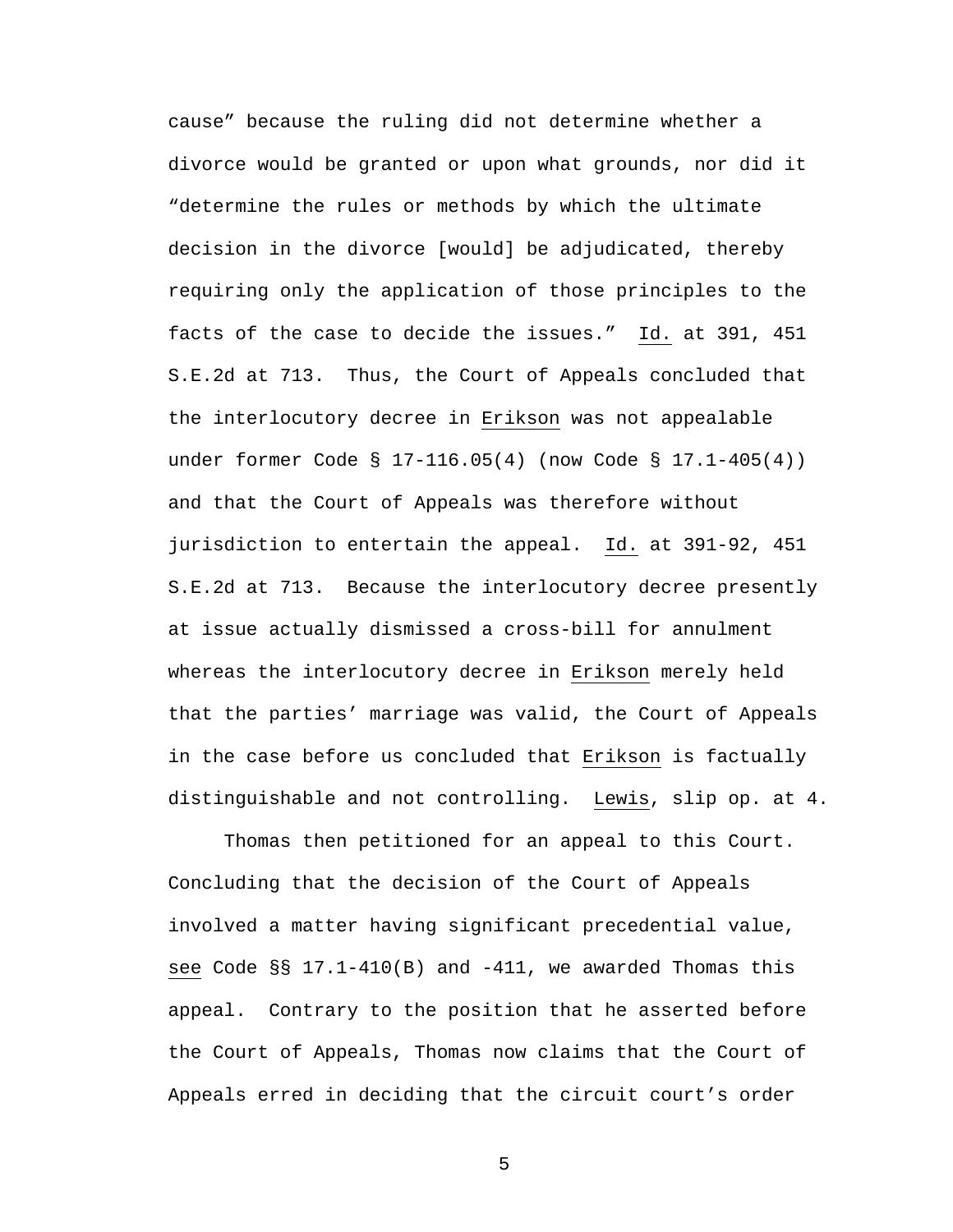dismissing the cross-bill for annulment is an appealable interlocutory order under Code § 17.1-405(4)(ii). That assignment of error frames the dispositive issue before us.

# ANALYSIS

 "The Court of Appeals of Virginia is a court of limited jurisdiction." Canova Elec. Contracting, Inc. v. LMI Ins. Co., 22 Va. App. 595, 599, 471 S.E.2d 827, 829 (1996). Unless a statute confers subject matter jurisdiction to that court over a class of appeals, the Court of Appeals is without authority to review an appeal. Id. As pertinent to the case before us, the provisions of Code § 17.1-405 grant subject matter jurisdiction to the Court of Appeals over "[a]ny final . . . decree of a circuit court involving . . . [a]ffirmance or annulment of a marriage; . . . divorce; [and a]ny interlocutory decree . . . entered in [such] cases . . . adjudicating the principles of a cause." Code §§ 17.1-405(3)(a), (b) and  $-405(4)(ii)$ .

 Relying on Equitable Life Assurance Soc'y v. Wilson, 110 Va. 571, 573, 66 S.E. 836, 837 (1910), Courtenay argues that the cross-bill was a pleading that alleged new facts and prayed for affirmative relief, and would therefore remain for disposition if the bill of complaint were dismissed. It must then follow, according to Courtenay,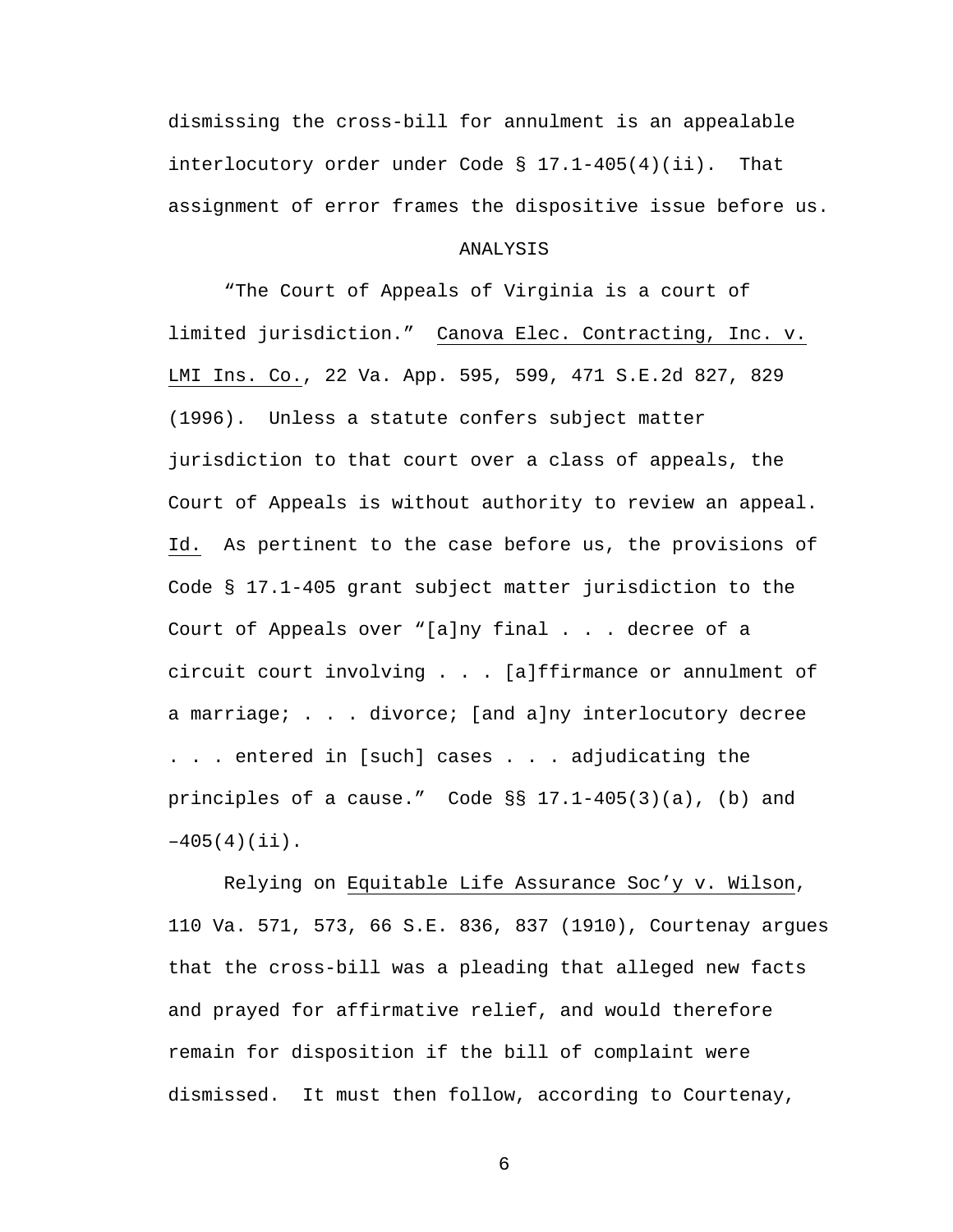that the decree dismissing the cross-bill was an appealable order as the " 'chief object' of [Thomas'] suit was for the court to determine the status of" his marriage to Courtenay. She also asserts that all the cases cited by Thomas, including Erikson, are inapposite because in each case only a bill of complaint for divorce had been filed.

 Courtenay's argument, as well as the decision of the Court of Appeals, turns on the fact that Thomas filed a cross-bill seeking affirmative relief in the nature of an annulment.

The primary purposes of a cross-bill are to obtain affirmative relief on behalf of the defendant . . . filing such a bill, and to obtain in the course of one proceeding a full and complete determination of all issues which arise out of, or which are connected with, the subject matter of the original bill.

Brewer v. Brewer, 199 Va. 626, 628, 101 S.E.2d 516, 518 (1958); cf. Shevel's, Inc. v. Southeastern Assocs., Inc., 228 Va. 175, 184, 320 S.E.2d 339, 344 (1984) (if a defendant presents a claim for affirmative relief in a defensive pleading, the trial court may in its discretion treat the answer as a cross-bill). Because Thomas sought affirmative relief in the cross-bill, as opposed to filing a merely defensive cross-bill, it is correct, as Courtenay asserts, that dismissal of the original bill of complaint would not necessarily result in a dismissal of the cross-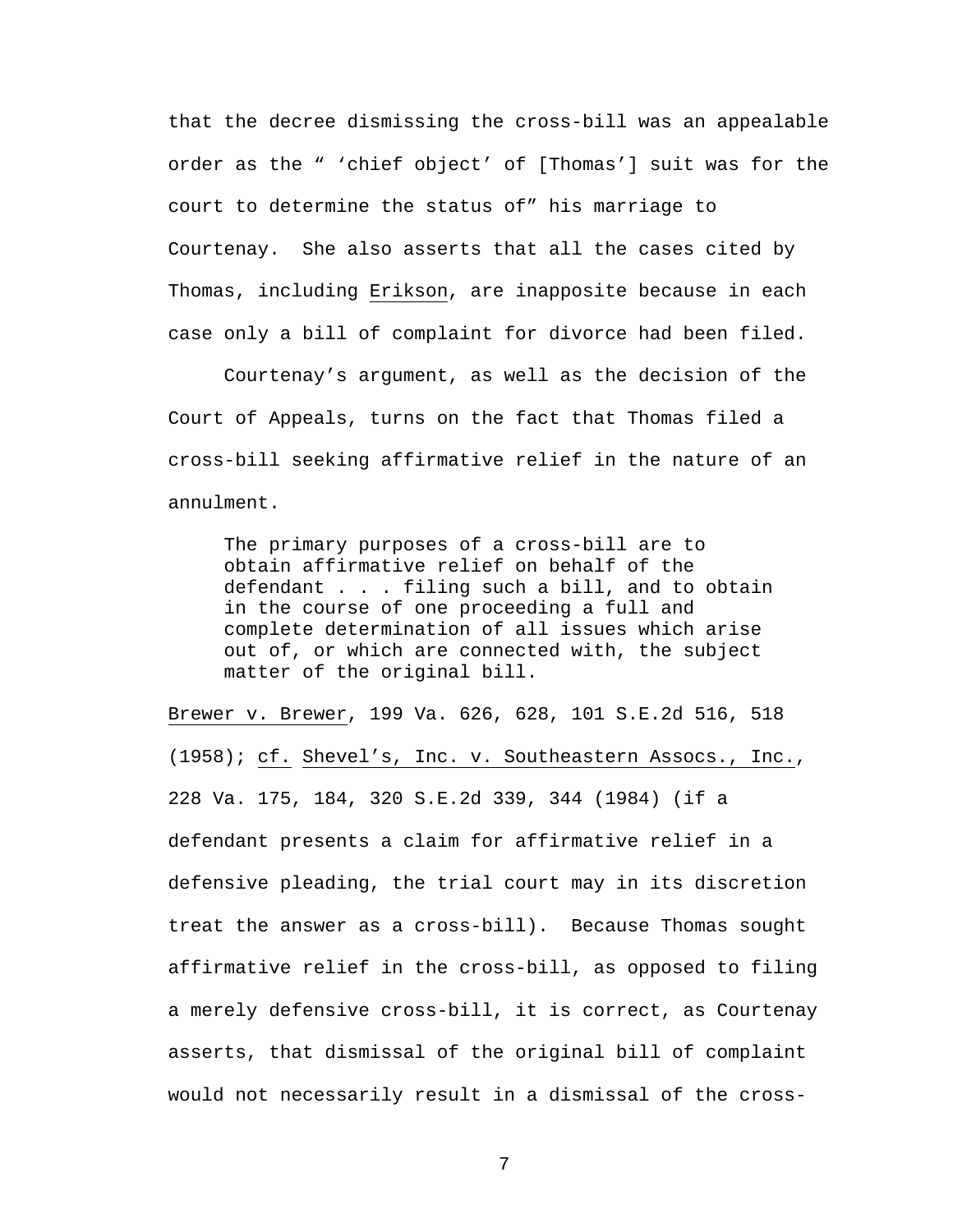bill. Equitable Life Assurance Soc'y, 110 Va. at 573-74, 66 S.E. at 837. Even so, neither the fact that Thomas used a cross-bill to seek affirmative relief in the nature of an annulment nor the tenets associated with a cross-bill resolve the issue before us. We must, instead, apply the well-established principles setting the parameters of an interlocutory order that adjudicates the principles of a cause.

 Many years before the establishment of the Court of Appeals of Virginia, this Court, in addressing our own jurisdiction, see Code § 3454 (1887), recognized the difficulty in defining the phrase "adjudicating the principles of [a] cause" in such a manner as to fit every case, but we, nevertheless, stated

it must mean that the rules or methods by which the rights of the parties are to be finally worked out have been so far determined that it is only necessary to apply these rules or methods to the facts of the case in order to ascertain the relative rights of the parties with regard to the subject matter of the suit.

Lancaster v. Lancaster, 86 Va. (11 Hans.) 201, 204-05, 9 S.E. 988, 990 (1889); accord Lee v. Lee, 142 Va. 244, 252- 53, 128 S.E. 524, 527 (1925); Vinson v. Vinson, 41 Va. App. 675, 683, 588 S.E.2d 392, 396 (2003); Pinkard v. Pinkard, 12 Va. App. 848, 851, 407 S.E.2d 339, 341 (1991). The phrase "refers to principles which affect the subject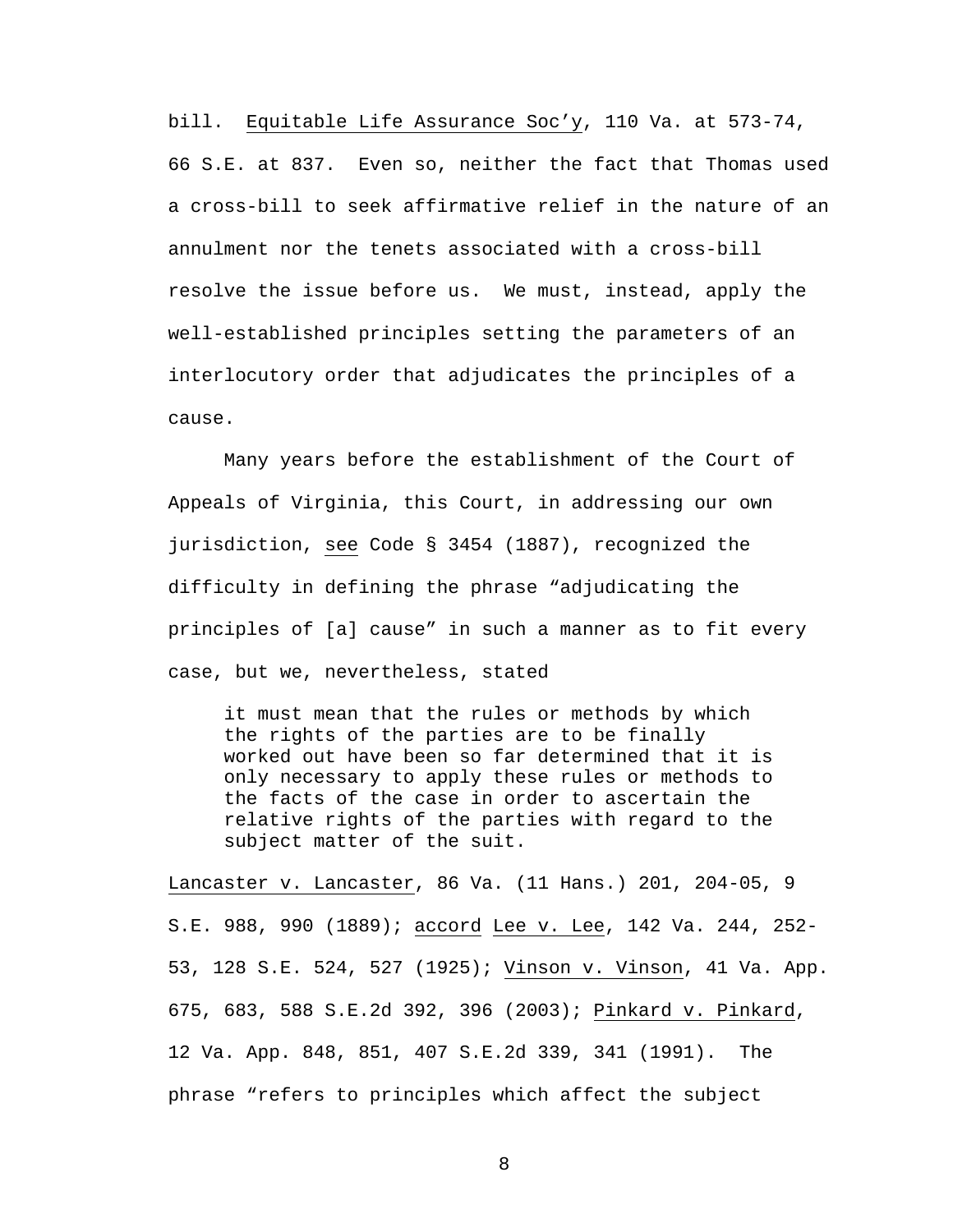matter of the litigation and the rules by which the rights of the parties to the suit are to be finally determined." Thrasher v. Lustig, 204 Va. 399, 402, 131 S.E.2d 286, 288 (1963).

 The subject matter of the litigation in the suit filed by Courtenay and the cross-bill filed by Thomas is a domestic relations dispute. As the Court of Appeals noted in Wells v. Wells, 29 Va. App. 82, 509 S.E.2d 549 (1999), "[a]n interlocutory order that adjudicates the principles of a domestic relations dispute 'must respond to the chief object of the suit,'  $\ldots$  which is to determine the status of the parties' marriage and the custody of the parties' children, and, if appropriate, to award spousal and child support." Id. at 86, 509 S.E.2d at 551; see also Erikson, 19 Va. App. at 391, 451 S.E.2d at 713 (an "interlocutory order that adjudicates the principles in a divorce case must 'respond to the chief object of the suit which [is] to secure a divorce'") (quoting Pinkard, 12 Va. App. at 352, 407 S.E.2d at 341-42).

 In the cross-bill, Thomas alleged that, at the time he and Courtenay were married, she was not validly divorced from her former husband. Based on his allegations, the question whether Thomas was entitled to an annulment turned on the validity of Courtenay's 1975 divorce. See Code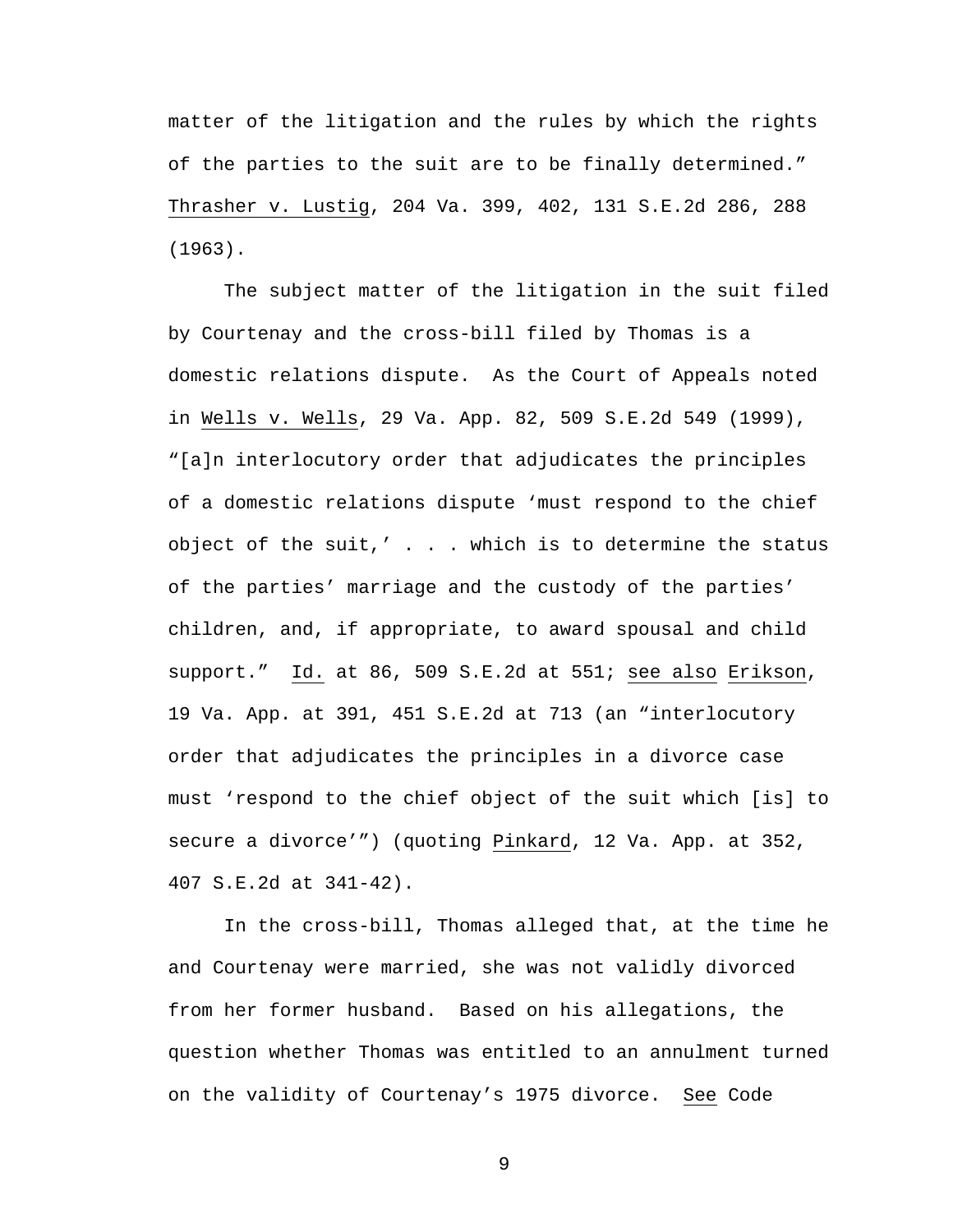§ 20-38.1 (a marriage entered into prior to the dissolution of a prior marriage of one of the parties is prohibited). Relying on this Court's decision in George v. King, 208 Va. 136, 138, 156 S.E.2d 615, 616-17 (1967), the circuit court, however, concluded that Thomas lacked standing to attack the validity of Courtenay's 1975 divorce from her former husband. For that reason, the circuit court dismissed the cross-bill.

The circuit court's decree did not "respond to the chief object" of the domestic relations dispute nor did it determine the "'principles' that are necessary to adjudicate the cause." Erikson, 19 Va. App. at 391, 451 S.E.2d at 713. It did not determine the status or validity of the parties' marriage; it did not award spousal support or make an equitable distribution of marital assets. Instead, the circuit court merely determined that Thomas could not obtain an annulment by attacking the validity of Courtenay's 1975 divorce. Thus, the interlocutory decree dismissing the cross-bill for annulment did not "determine the rights of the parties" and it would not "of necessity affect the final order in the case." Pinkard, 12 Va. App. at 851, 407 S.E.2d at 341; see also Erikson, 19 Va. App. at 391, 451 S.E.2d at 712-13 (decree ruling that the parties were validly married did not adjudicate the principles of a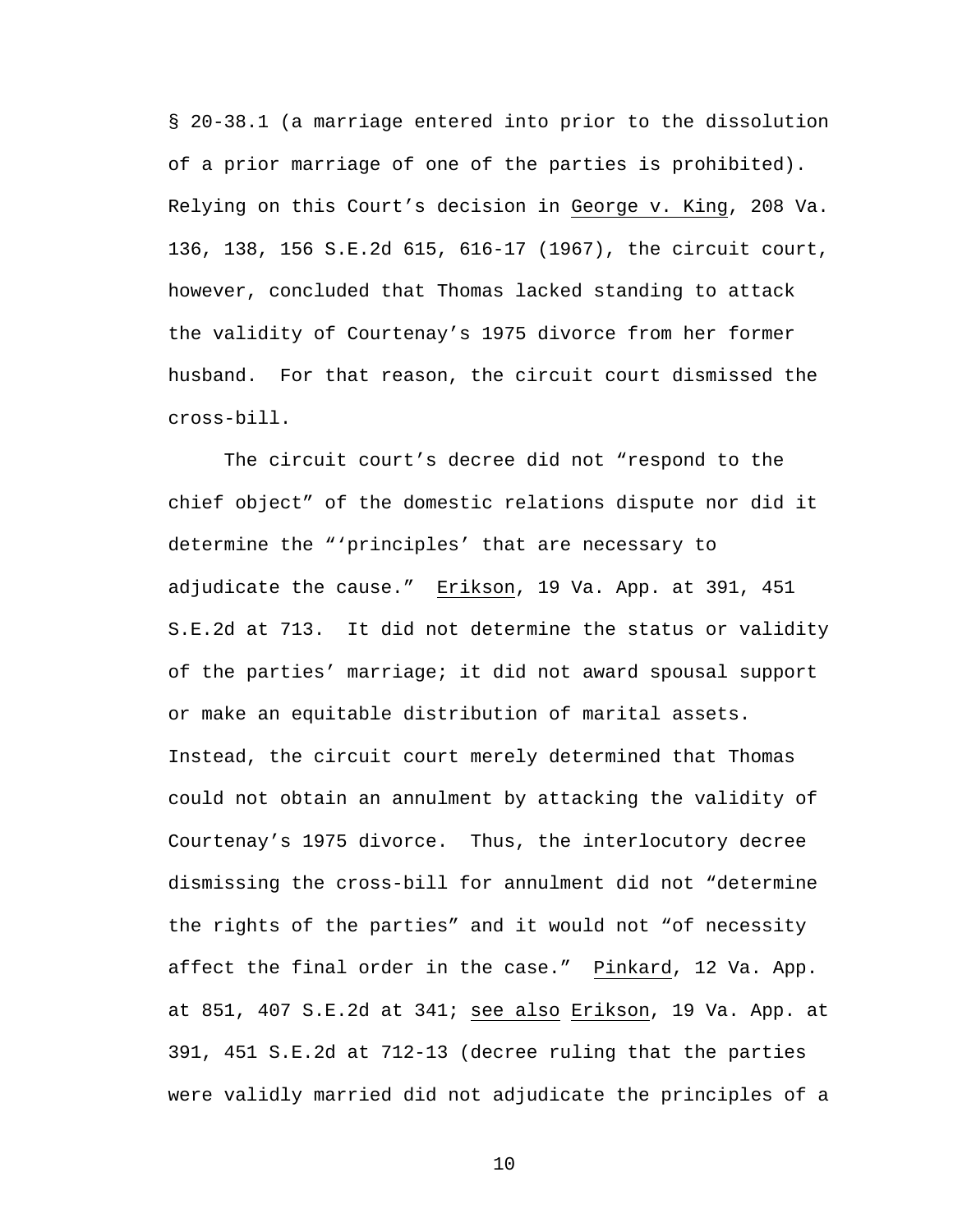cause because it did not determine whether a divorce would be granted or upon what grounds). Unlike the decree at issue, an interlocutory decree that adjudicates the principles of a cause "must 'determine the rights of the parties' and 'would of necessity affect the final order.' " Pinkard, 12 Va. App. at 851, 407 S.E.2d at 341; accord Erikson, 19 Va. App. at 391, 451 S.E.2d at 713. " '[T]he mere possibility' that an interlocutory decree 'may affect the final decision in the trial does not necessitate an immediate appeal.' " Polumbo v. Polumbo, 13 Va. App. 306, 307, 411 S.E.2d 229, 229 (1991) (quoting Pinkard, 12 Va. App. at 853, 407 S.E.2d at 342).

In contrast, a decree entered in the domestic relations dispute in Crowder v. Crowder, 125 Va. 80, 83, 99 S.E. 746, 747 (1919), did adjudicate the principles of a cause. There, the wife filed a suit for divorce on the grounds of desertion and also asked the trial court to set aside as fraudulent the sale of certain real estate and "a stock of shoes" by her husband to his brothers. Id. In the decree, which was the subject of the appeal to this Court, the trial court had not granted the divorce, but it had found that the husband's brothers were not guilty of fraud in the purchases from the husband. Id. In holding that the decree appealed from, while not final, did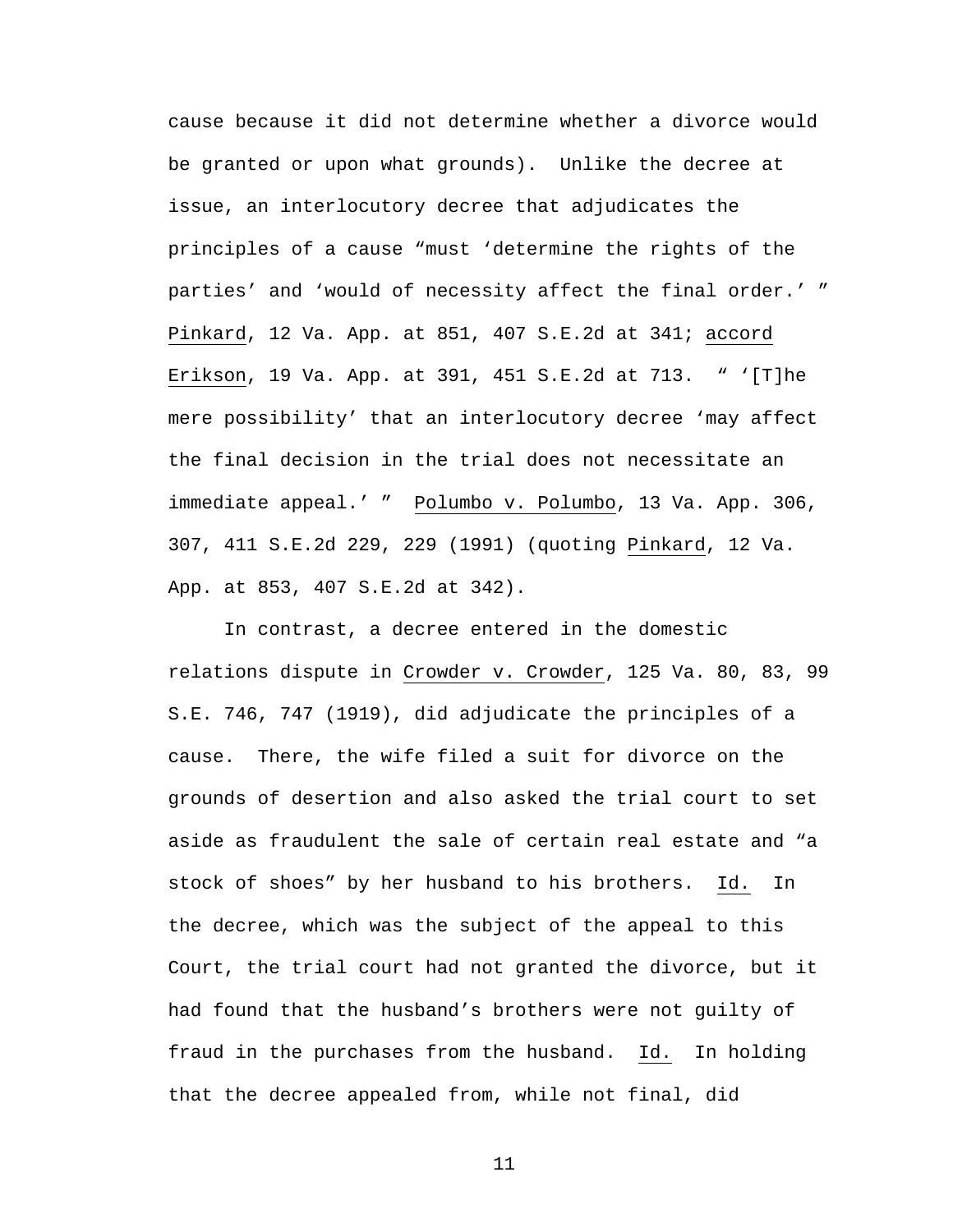nonetheless adjudicate the principles of the cause, we

## stated:

This [decree] was an adjudication of all the questions raised by the complainant's bill. She claimed that she was entitled to a divorce on the ground of desertion by her husband, and this claim was in effect sustained. She further claimed that the sales from her husband to his brothers was [sic] in fraud of her marital rights, and that she had the right to have them set aside and the property subjected to her demands. This claim was overruled, and the sales declared to be free from fraud.

## Id.

 Unlike the decree in Crowder that did determine the rights of the parties and the principles necessary to adjudicate the cause, the circuit court's interlocutory decree dismissing Thomas' cross-bill did not do so. Thus, the decree was not appealable under Code § 17.1-405(4)(ii).<sup>3</sup>

#### CONCLUSION

 For the reasons stated, we conclude that the Court of Appeals erred. Since the interlocutory decree before us did not adjudicate the principles of a cause and was therefore not appealable, the Court of Appeals lacked

 $\overline{\phantom{a}}$  3  $3$  To the extent that Courtenay suggests that the decree was a final order and thus appealable on that basis, see Code § 17.1-405(3), we find no merit in that argument. See Brooks v. Roanoke County Sanitation Auth., 201 Va. 934, 936, 114 S.E.2d 758, 760 (1960) ("A decree is final only when it disposes of the whole subject, gives all the relief that is contemplated and leaves nothing to be done by the court in the cause except its ministerial execution.").